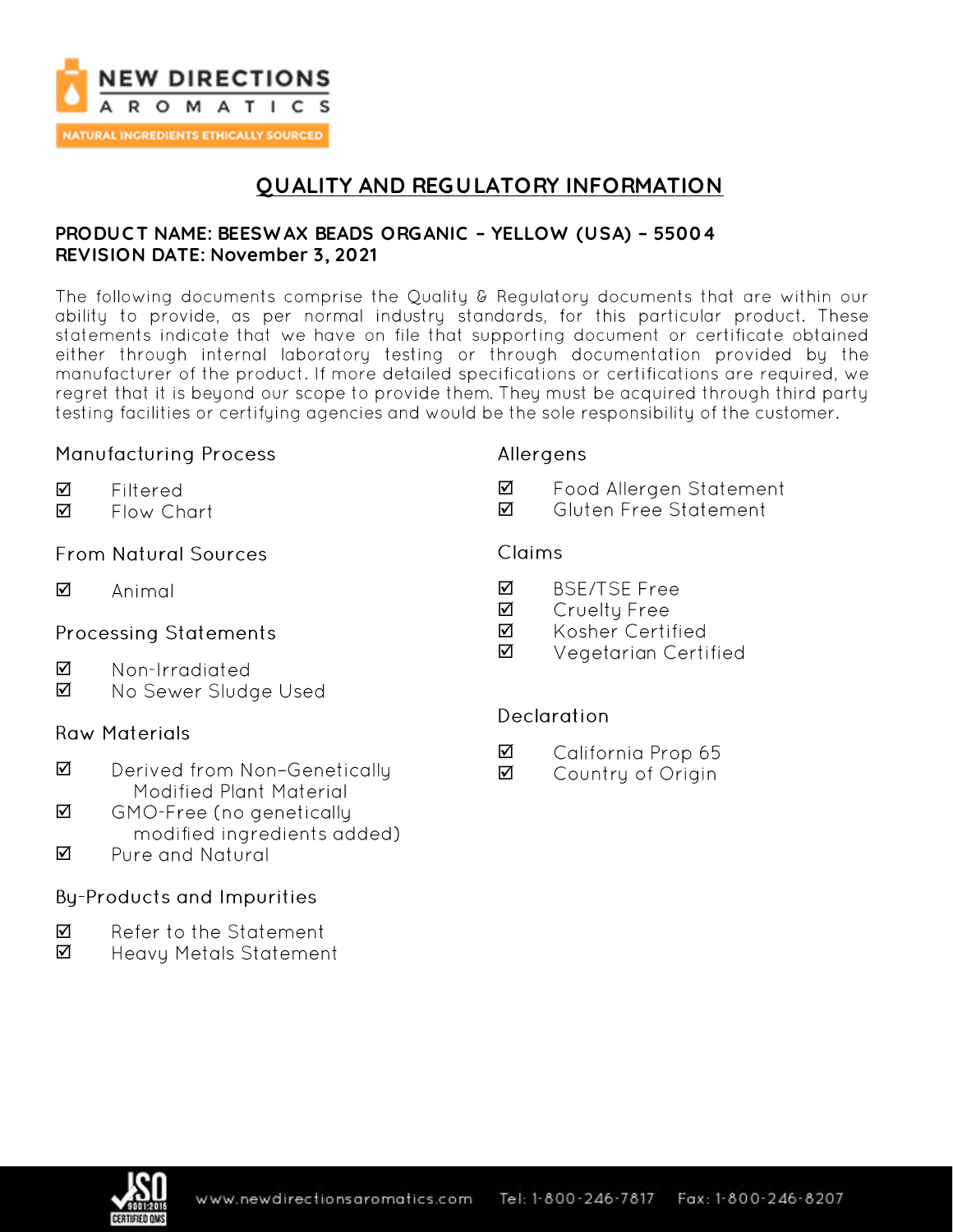

# **FLOW C HART**

## **PRODUC T NAME: BEESW AX BEADS ORGANIC – YELLOW (USA) – 55004**



#### **Disclaimer & Caution**

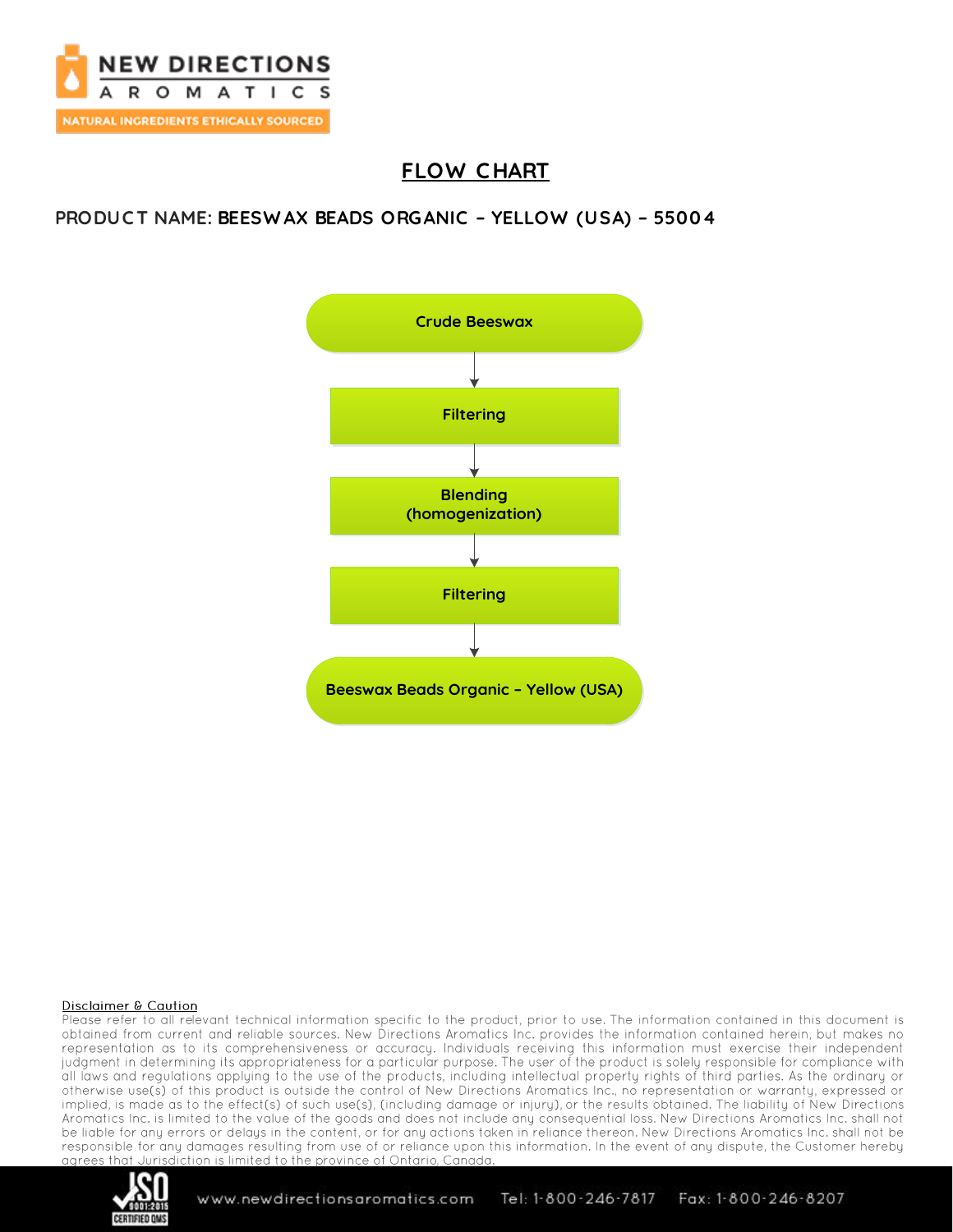

# **NON-IRRADIATION STATEMENT**

# PRODUCT NAME: BEESWAX BEADS ORGANIC - YELLOW (USA) - 55004

We hereby declare that, to the best of our knowledge, this product has not been irradiated and does not contain any ingredient that has gone through any irradiation.

#### **Disclaimer & Caution**

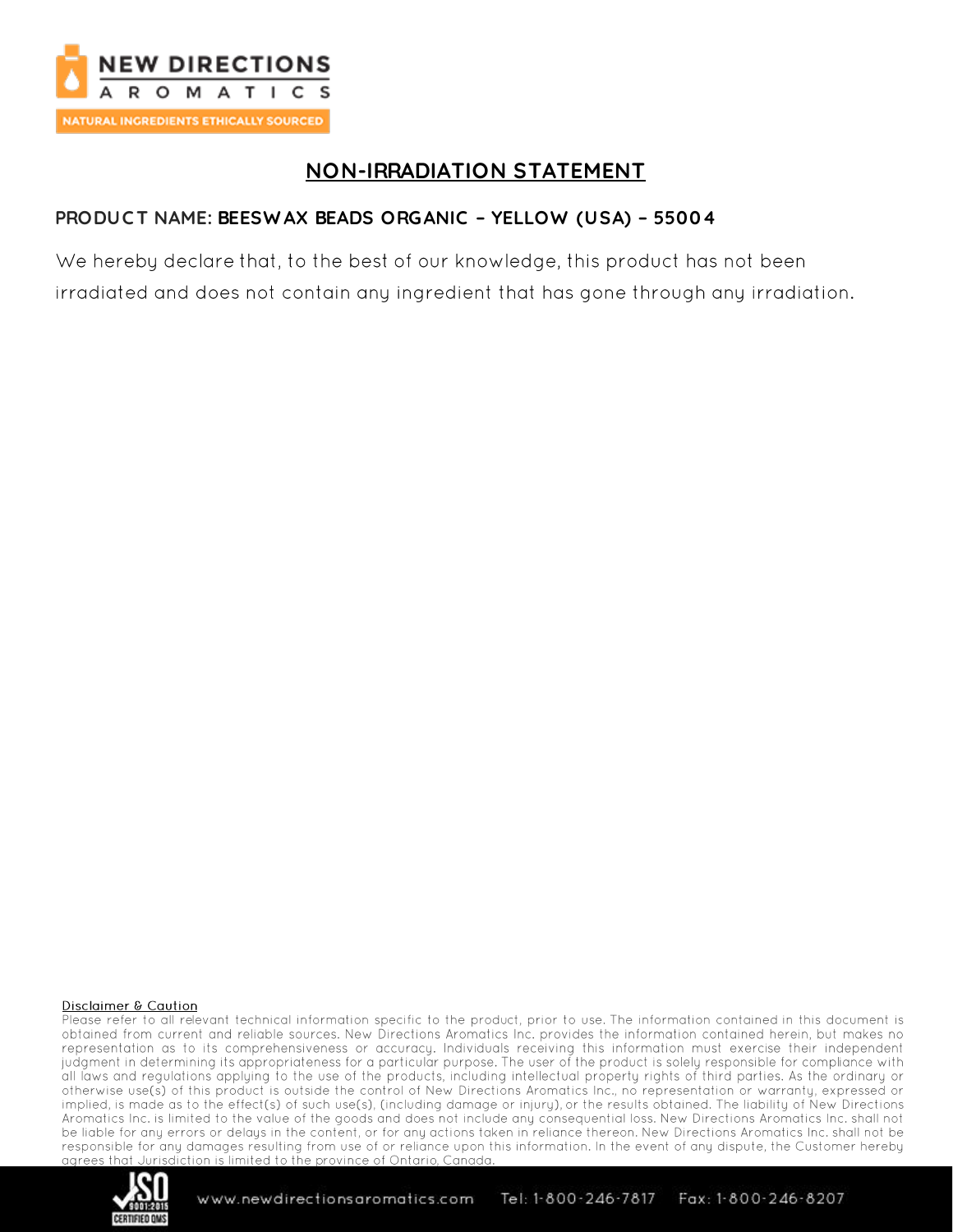

# **SEWER SLUDGE STATEMENT**

## PRODUCT NAME: BEESWAX BEADS ORGANIC - YELLOW (USA) - 55004

We hereby declare that, to the best of our knowledge, this product is free from and was not processed with sewage sludge.

#### **Disclaimer & Caution**

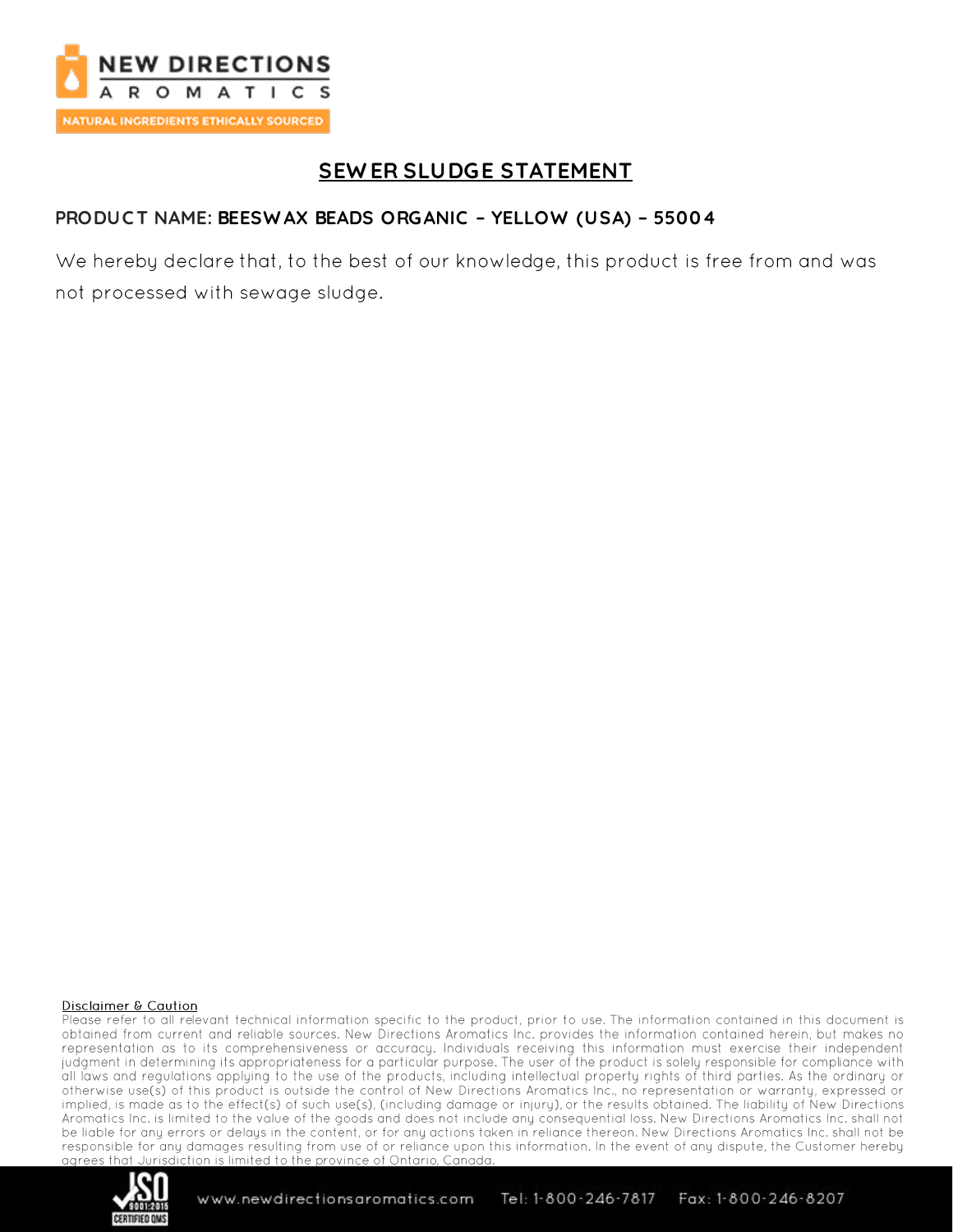

# **GMO STATEMENT**

# PRODUCT NAME: BEESWAX BEADS ORGANIC - YELLOW (USA) - 55004

We hereby declare that, to the best of our knowledge, this product was not produced from or with GMO plant material.

#### **Disclaimer & Caution**

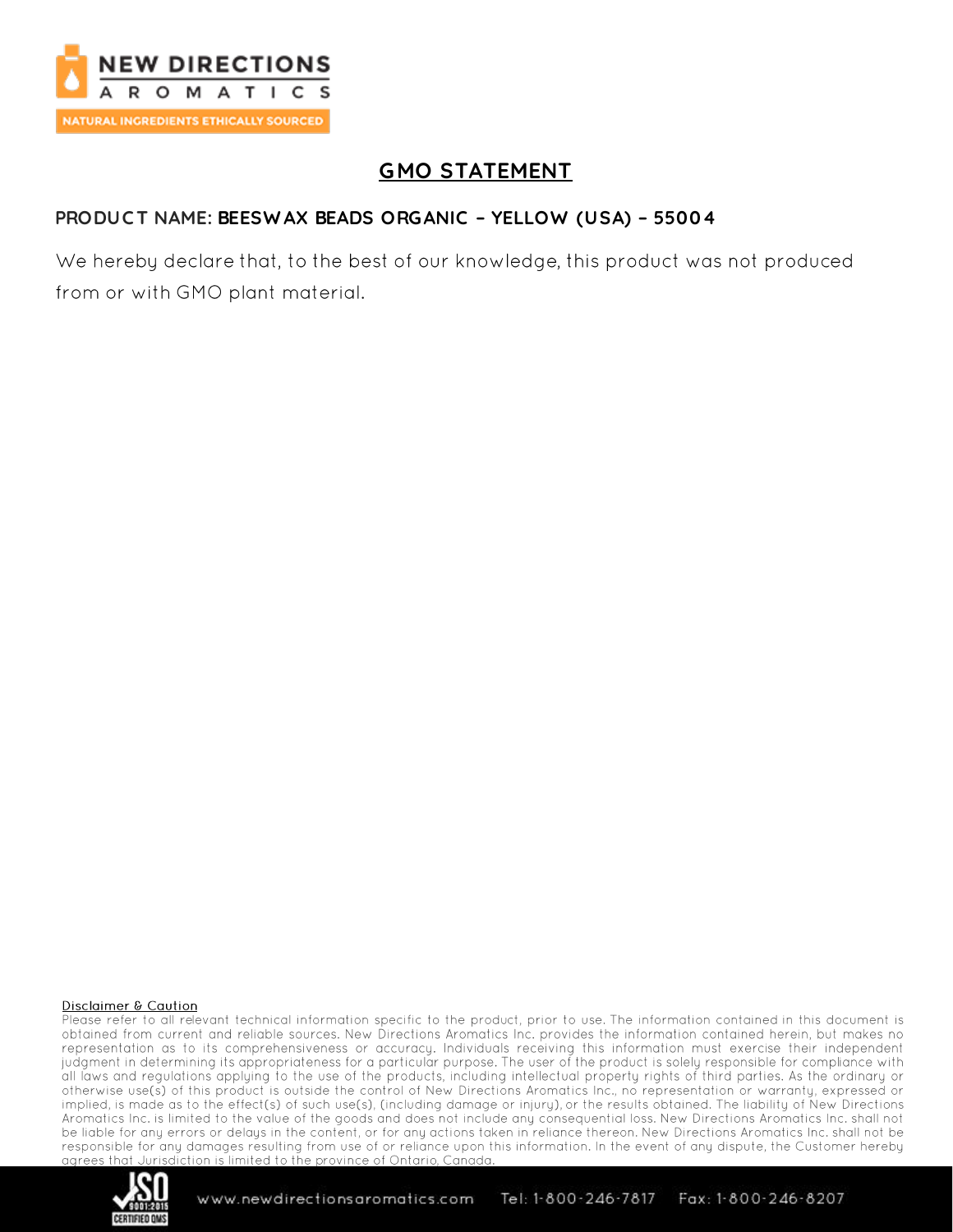

# PURE AND NATURAL STATEMENT

# PRODUCT NAME: BEESWAX BEADS ORGANIC - YELLOW (USA) - 55004

We hereby declare that, to the best of our knowledge, this product is 100 % pure and natural.

#### **Disclaimer & Caution**

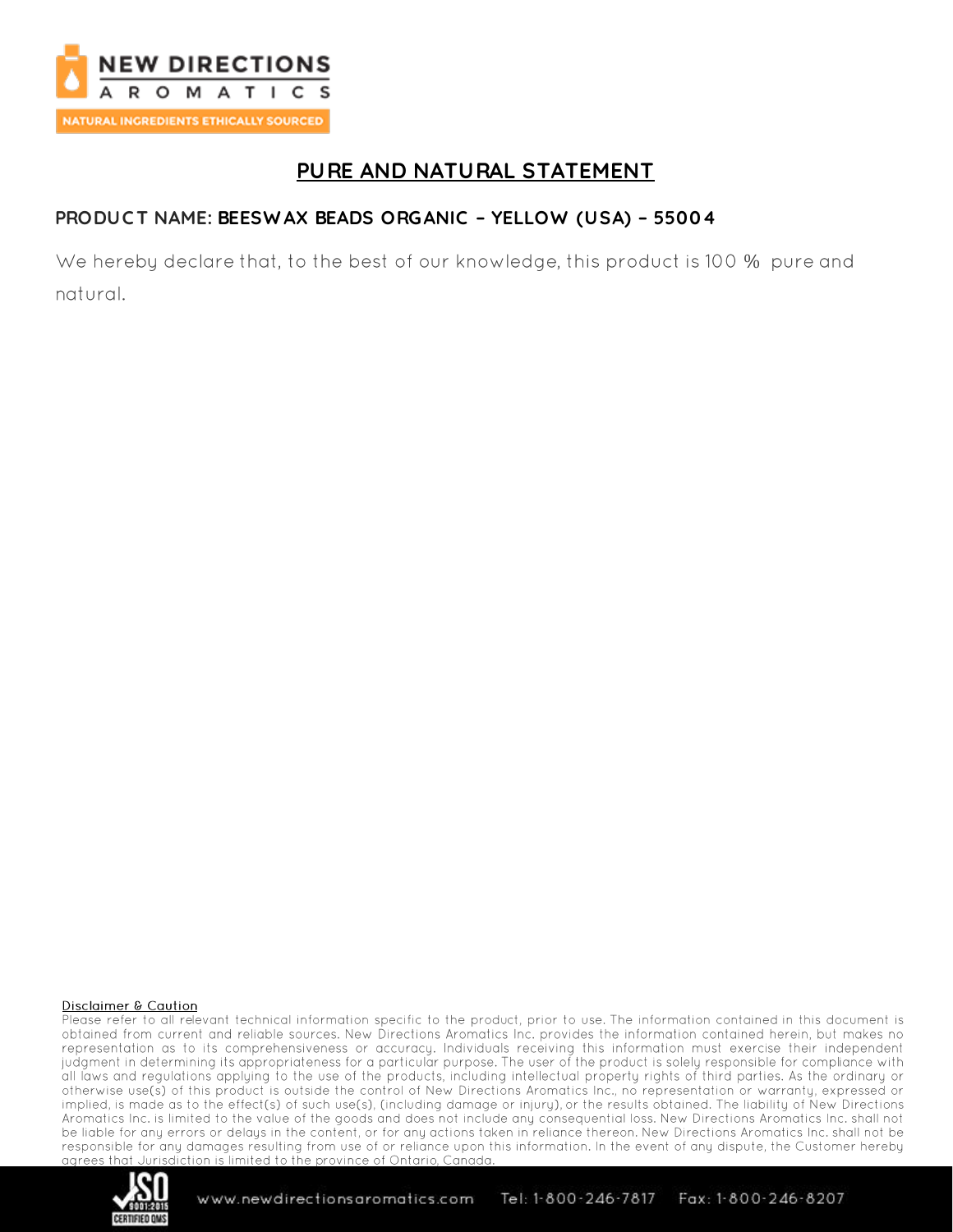

# **BY-PRODUC TS & IMPURITIES STATEMENT**

## **PRODUC T NAME: BEESW AX BEADS ORGANIC – YELLOW (USA) – 55004**

We hereby declare that, to the best of our knowledge, this product was not manufactured with, nor does it contain any of the following by-products and impurities:

- Aflatoxins •
- Antioxidants
- CMR (Carcinogenic, Mutagenic, Reprotoxic) Substances •
- Formaldehyde
- Microorganisms (Mould etc.) •
- Mycotoxins
- Nanoparticles •
- Parabens
- **Pesticides and Residual Pesticides**
- Phthalates
- Preservatives
- Solvents and Residual Solvents
- Sulfates
- SVHC (Substances of Very High Concern) •

#### Disclaimer & Caution

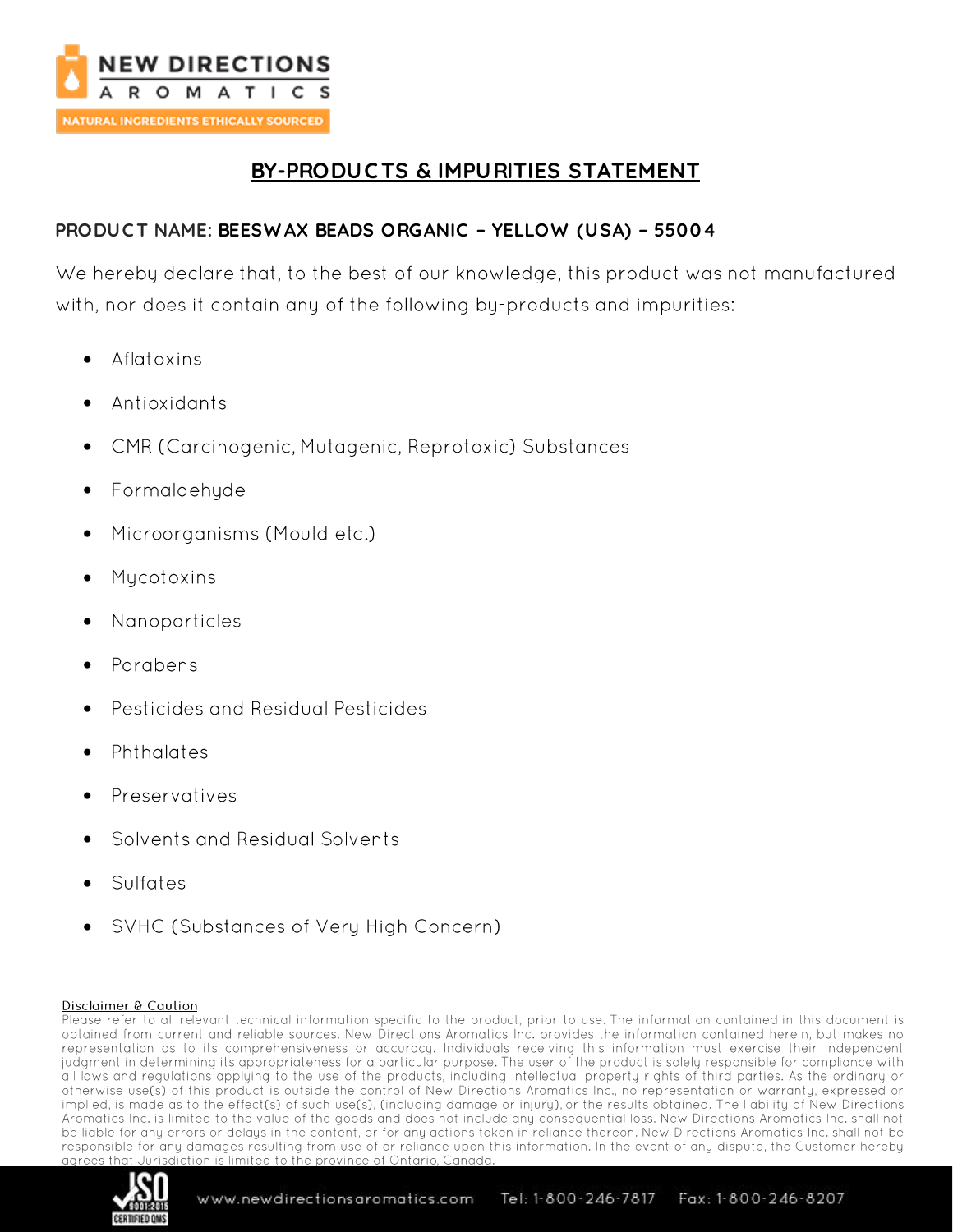

# **HEAVY METALS STATEMENT**

## PRODUCT NAME: BEESWAX BEADS ORGANIC - YELLOW (USA) - 55004

We hereby declare that, to the best of our knowledge, heavy metals are not part of the manufacturing process and are not added to this product. Naturally derived beeswax may contain naturally occurring, and unavoidable, heavy metals.

#### **Disclaimer & Caution**

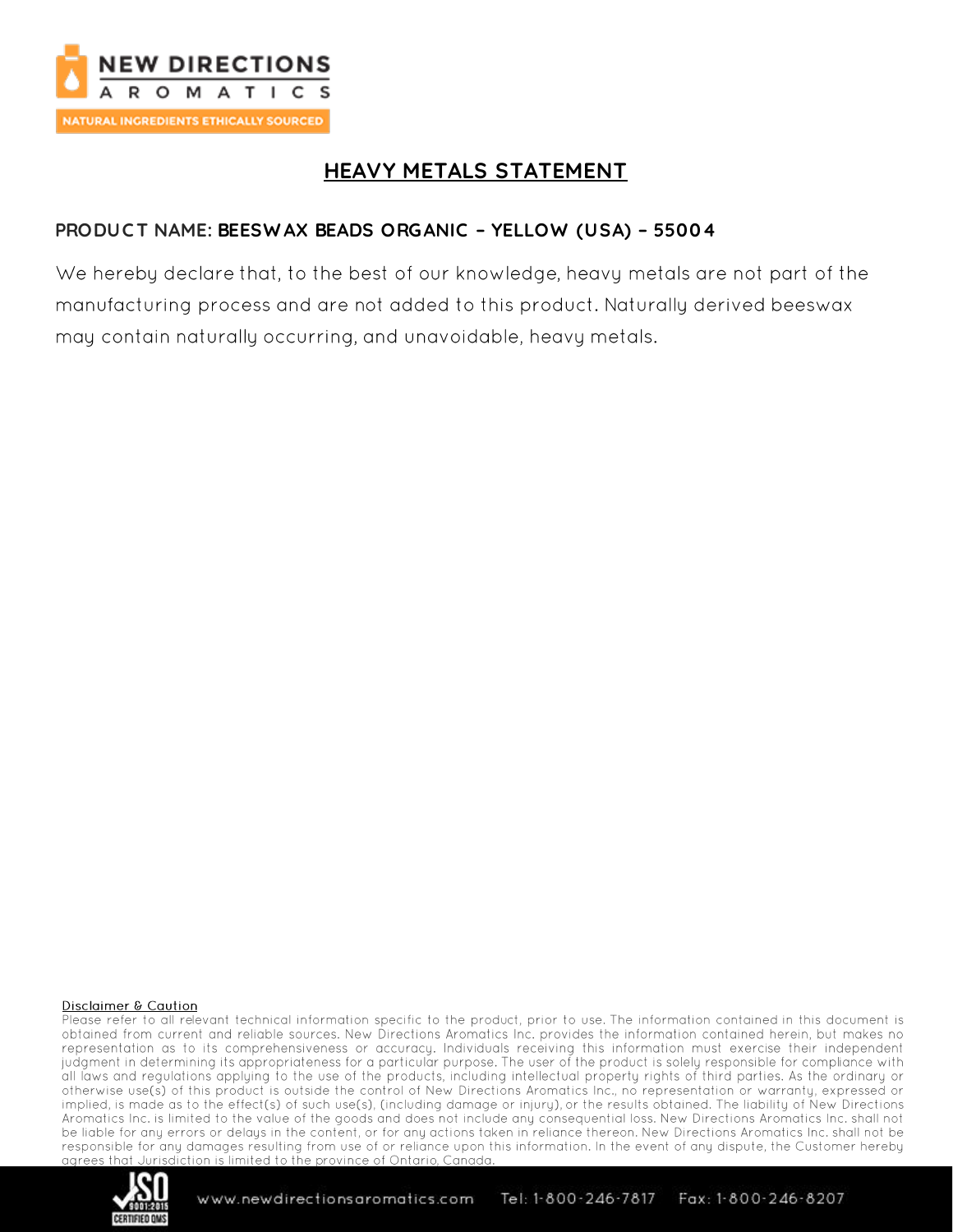

# **FOOD ALLERGEN INFORMATION**

## PRODUCT NAME: BEESWAX BEADS ORGANIC - YELLOW (USA) - 55004

| Component                                       | Present in the product |
|-------------------------------------------------|------------------------|
| Peanuts (and/or derivatives,) e.g., protein oil | No                     |
| Tree Nuts (and/or derivatives)                  | No                     |
| Sesame Seeds (and/or derivatives)               | No                     |
| Wheat                                           | No                     |
| Gluten                                          | No                     |
| Soybeans (and/or derivatives)                   | No                     |
| Dairy (including lactose) or Eggs               | No                     |
| Fish or their products                          | No                     |
| Shellfish or their products                     | No                     |
| Meat (and/or derivatives) or Bovine Material    | No                     |
| Tartrazine                                      | No                     |
| Sulphites (and derivatives)                     | No                     |

#### **Disclaimer & Caution**

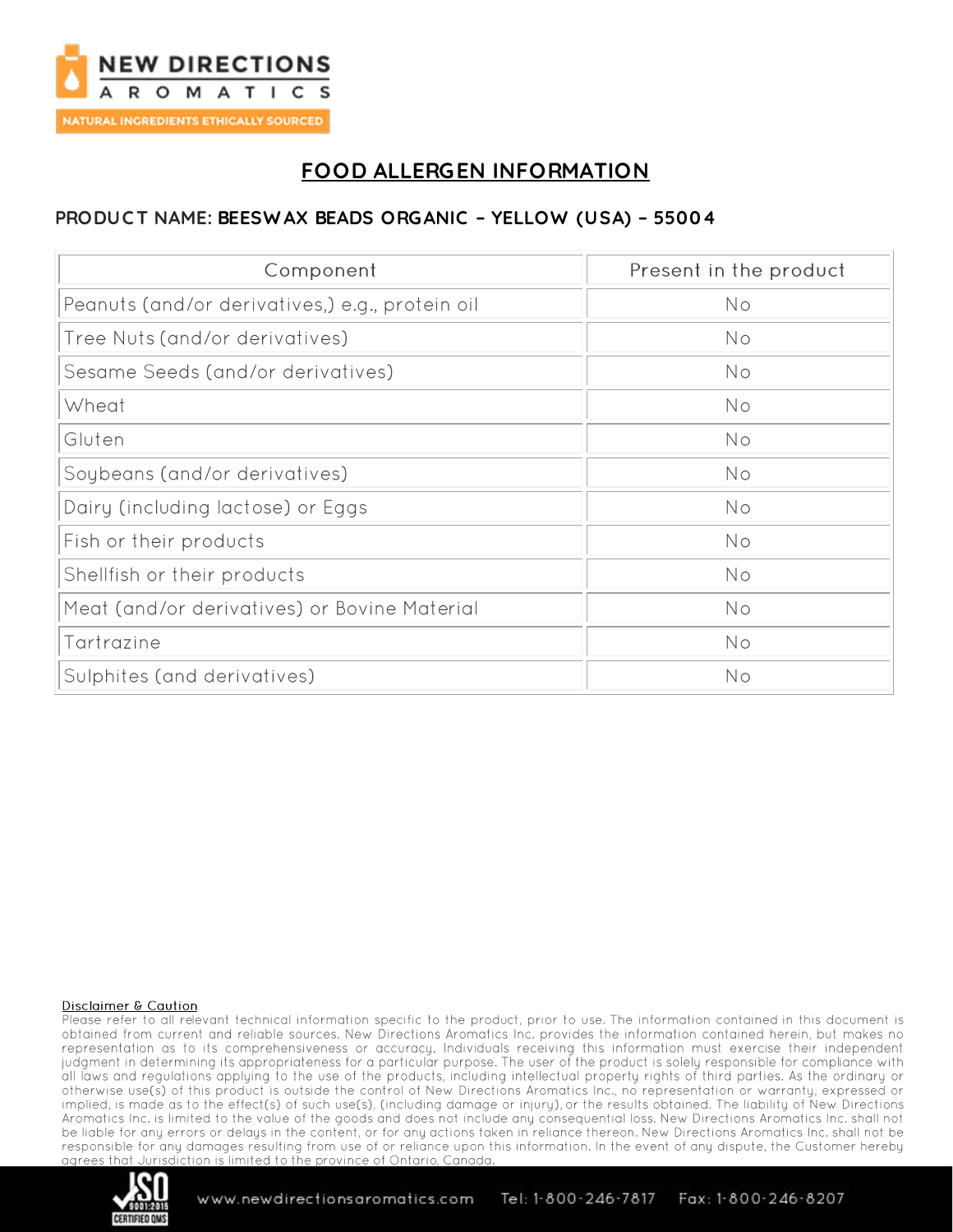

# **GLUTEN STATEMENT**

# PRODUCT NAME: BEESWAX BEADS ORGANIC - YELLOW (USA) - 55004

We hereby declare that, to the best of our knowledge, this product is gluten-free, nor was it manufactured with any ingredients containing gluten.

#### **Disclaimer & Caution**

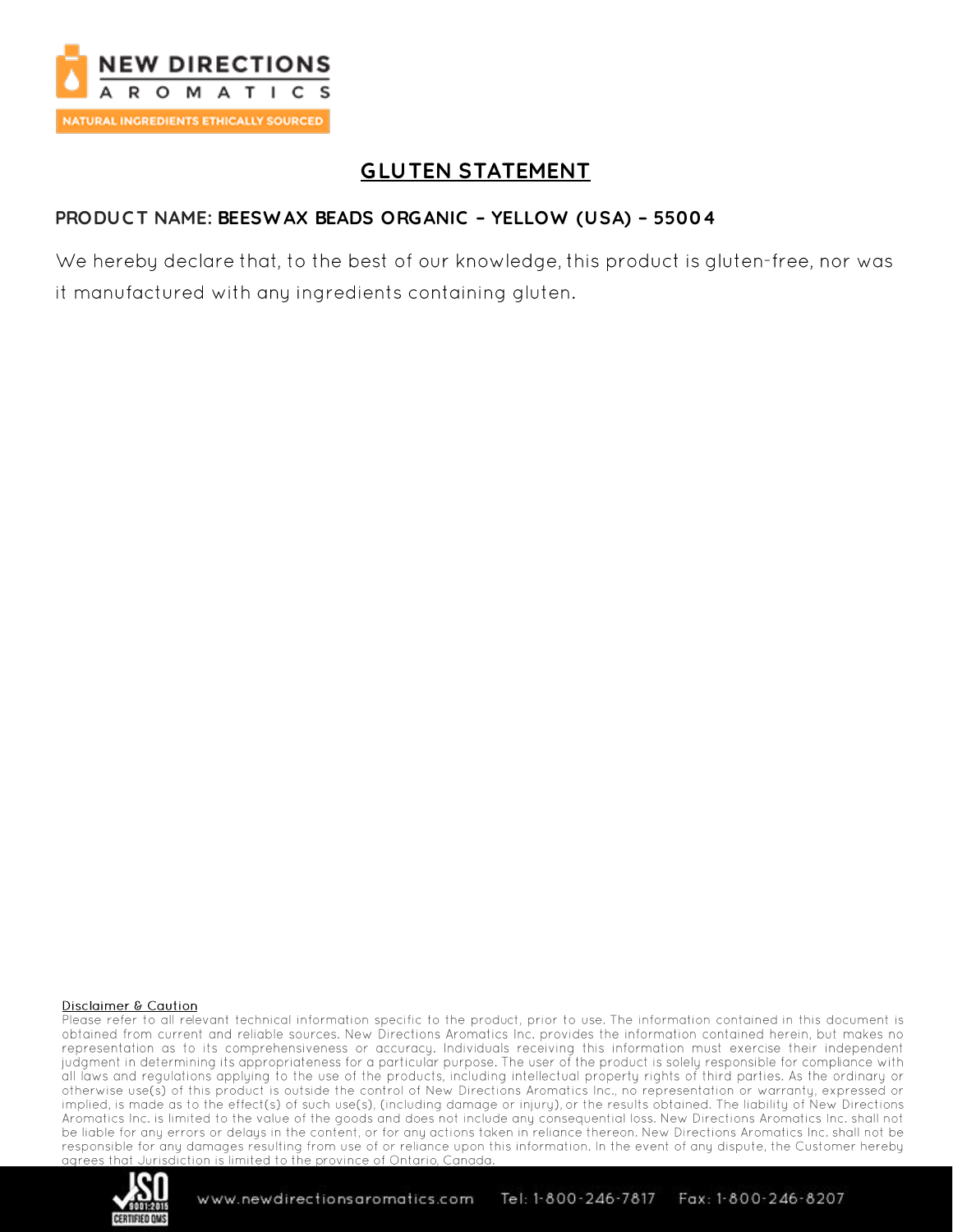

# **DEC LARATION OF BOVINE/TRANSFERABALE SPONGIFORM ENC EPHALOPATHY (BSE/TSE)**

### **PRODUC T NAME: BEESW AX BEADS ORGANIC – YELLOW (USA) – 55004**

We hereby declare that, to the best of our knowledge, this product is free of BSE/TSE.

#### **Disclaimer & Caution**

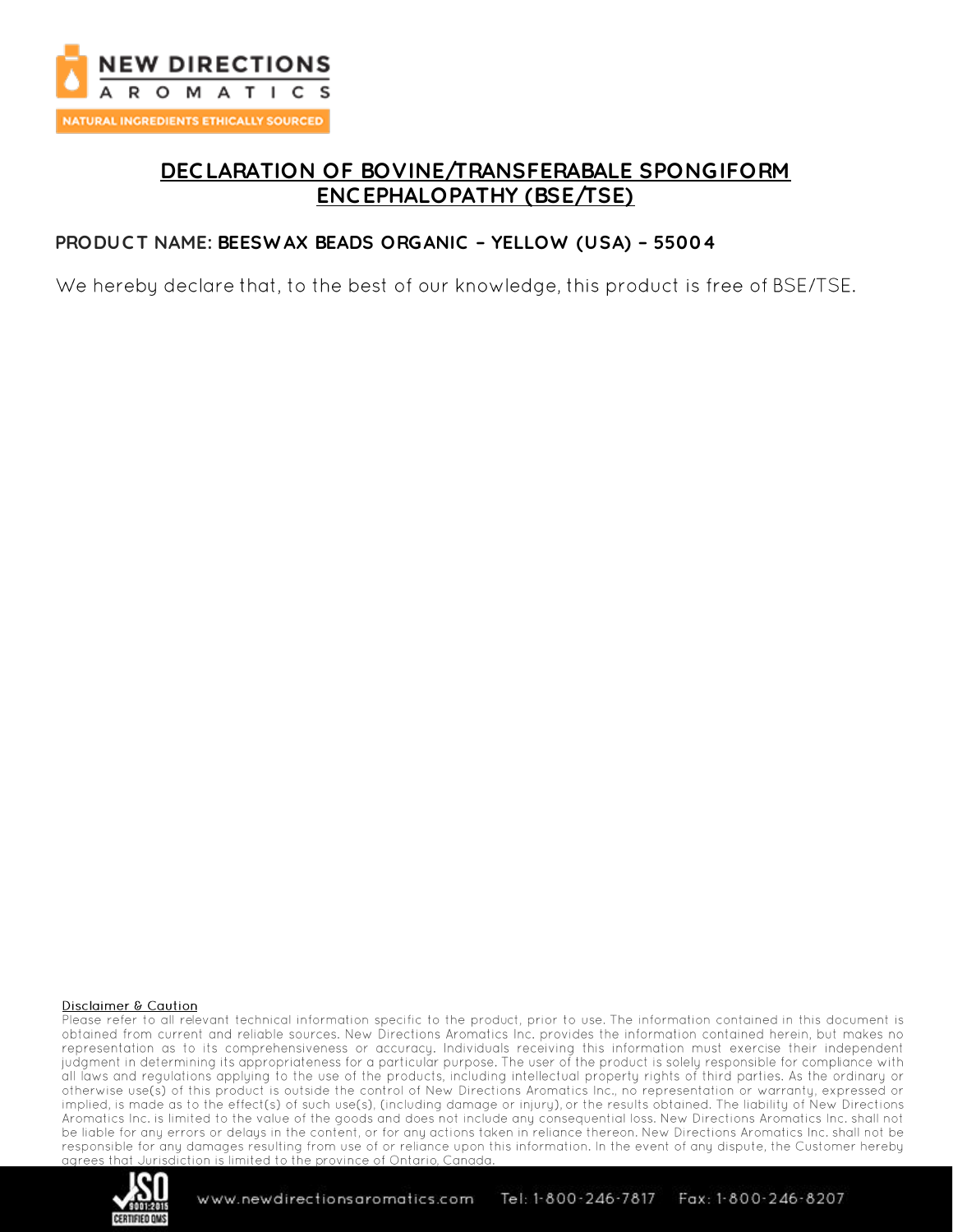

# **CRUELTY-FREE STATEMENT**

# PRODUCT NAME: BEESWAX BEADS ORGANIC - YELLOW (USA) - 55004

We hereby declare that, to the best of our knowledge, this product has not been tested on animals.

#### **Disclaimer & Caution**

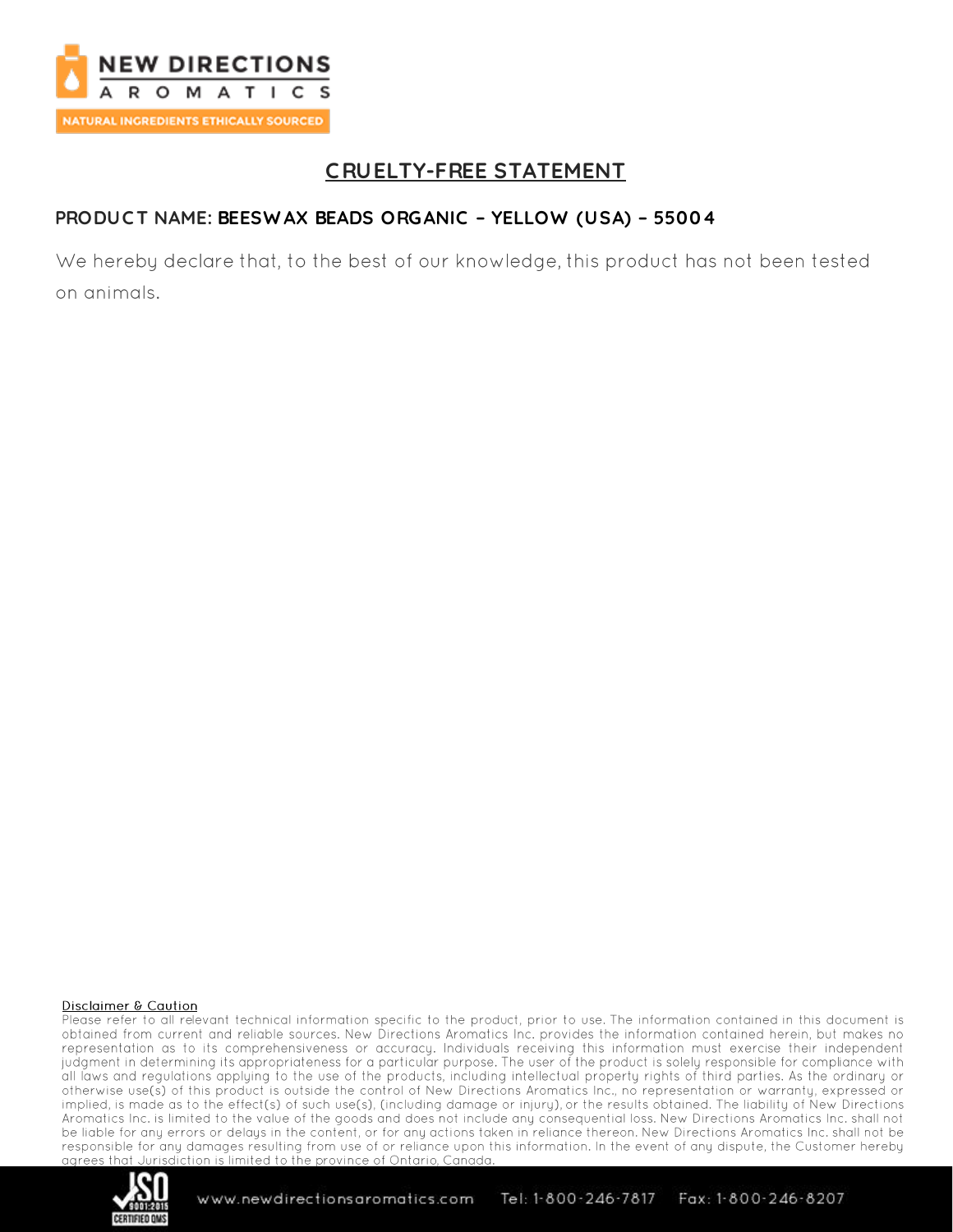

# **KOSHER STATEMENT**

# PRODUCT NAME: BEESWAX BEADS ORGANIC - YELLOW (USA) - 55004

We hereby confirm that this product has been certified to Kosher standards.

#### **Disclaimer & Caution**

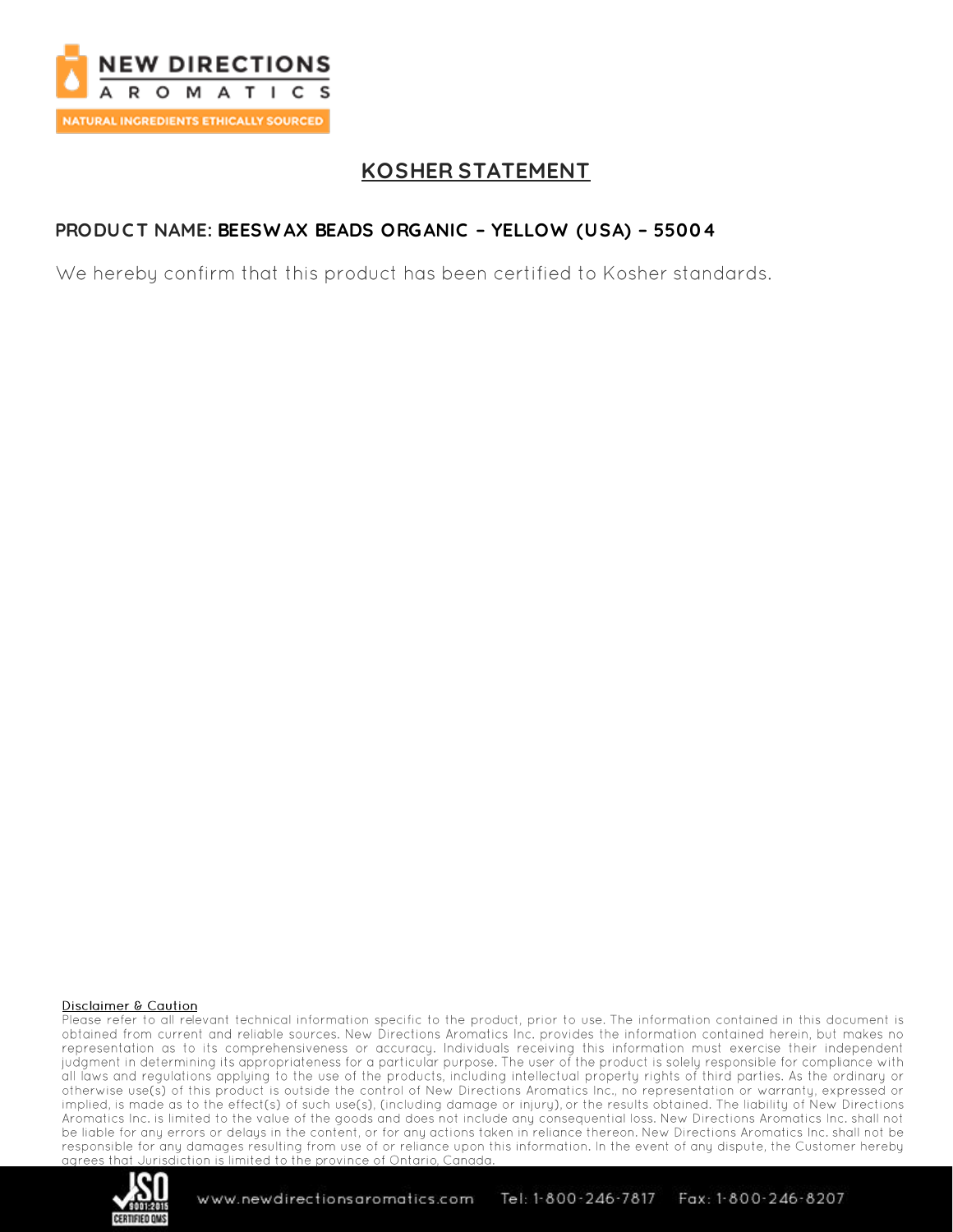

# **VEGETARIAN STATEMENT**

# PRODUCT NAME: BEESWAX BEADS ORGANIC - YELLOW (USA) - 55004

We hereby confirm that this product has been certified to Vegetarian standards.

#### **Disclaimer & Caution**

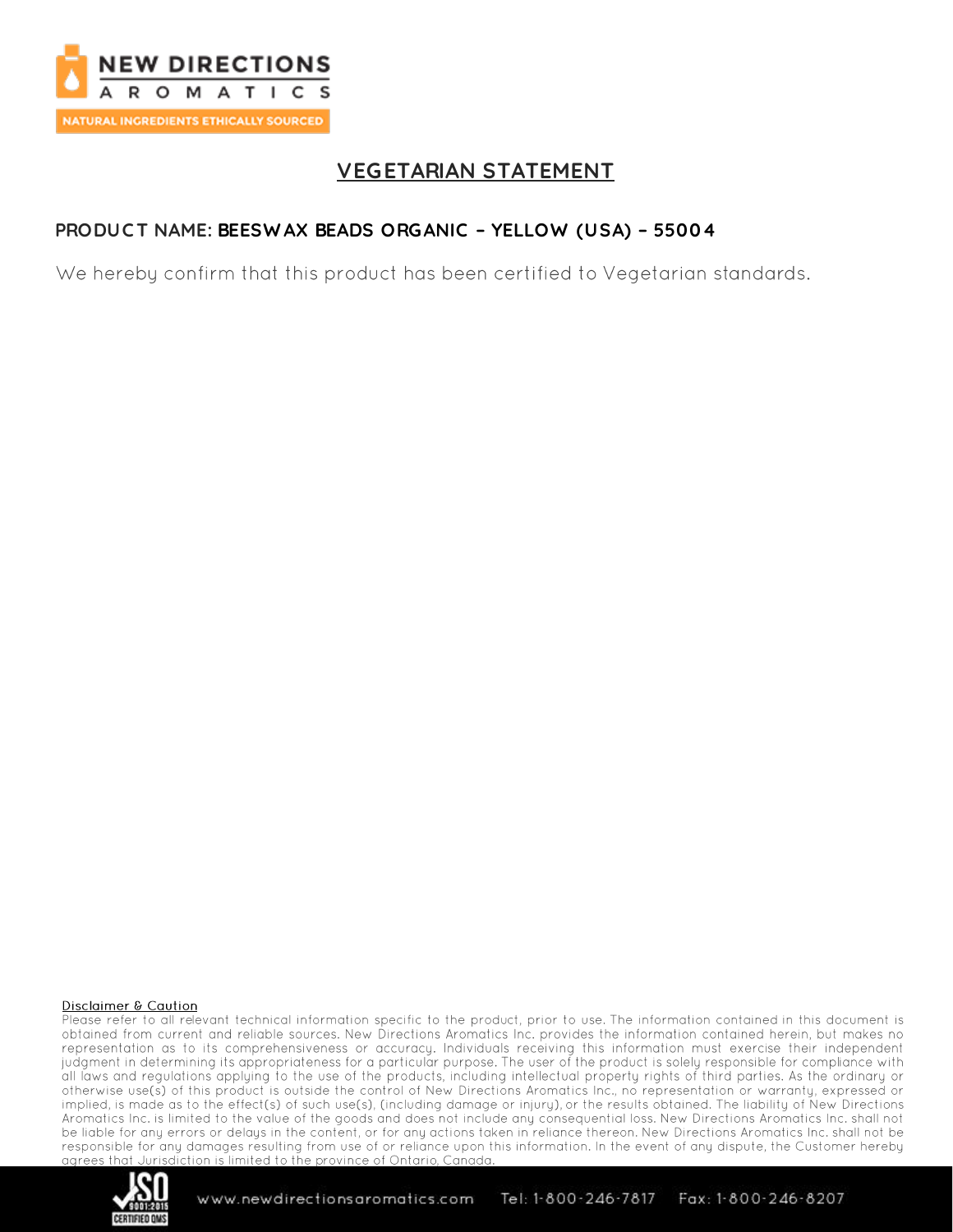

# **CALIFORNIA PROPOSITION 65 STATEMENT**

## PRODUCT NAME: BEESWAX BEADS ORGANIC - YELLOW (USA) - 55004

We hereby declare that, to the best of our knowledge, this product does not contain any substances included in California Proposition 65.

#### **Disclaimer & Caution**